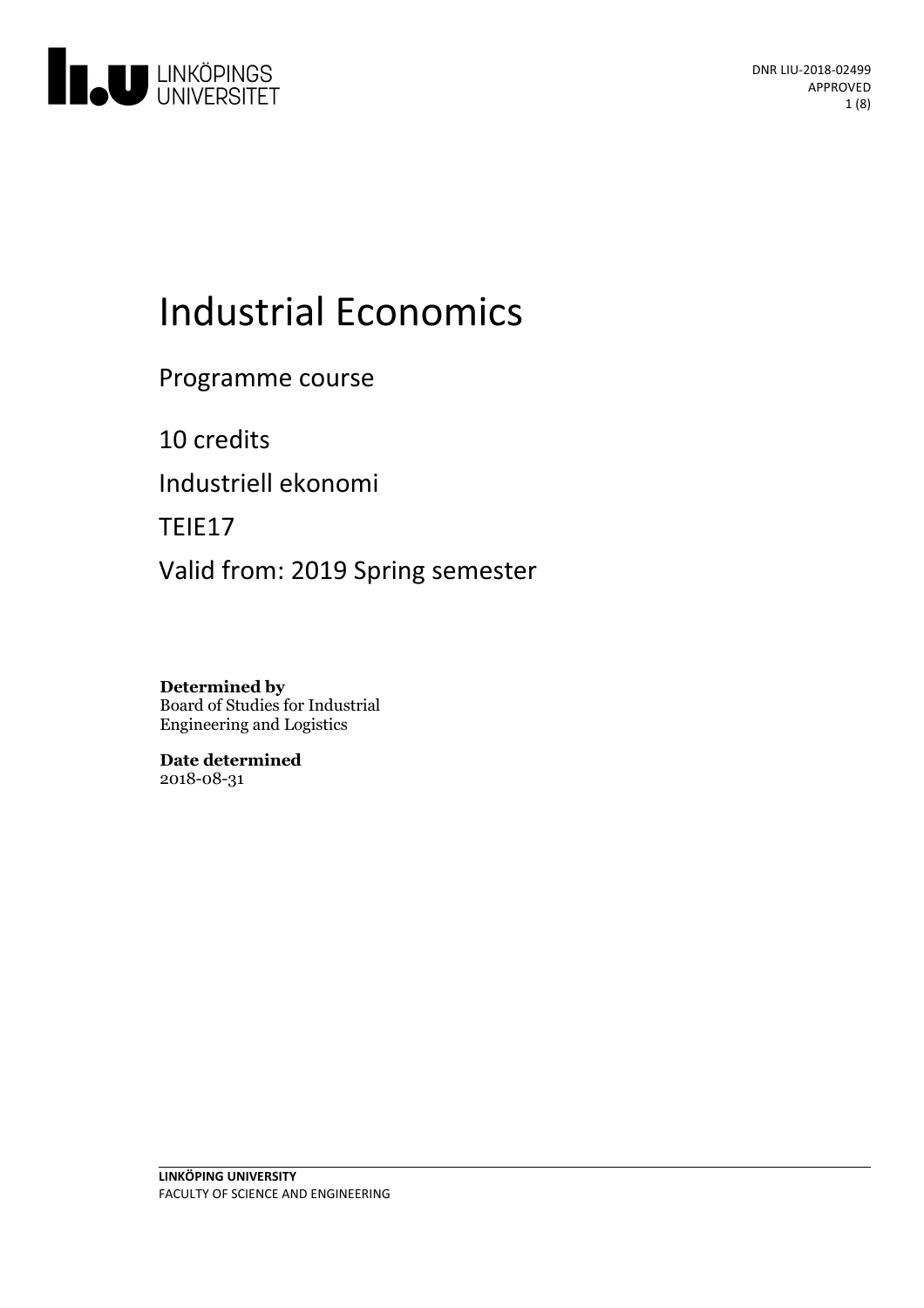# Main field of study

Industrial Engineering and Management

Course level

First cycle

# Advancement level

 $G_1X$ 

# Course offered for

- Master of Science in Industrial Engineering and Management International
- Master of Science in Industrial Engineering and Management

### Entry requirements

Note: Admission requirements for non-programme students usually also include admission requirements for the programme and threshold requirements for progression within the programme, or corresponding.

# **Prerequisites**

Foundation course in Mathematics.

# Intended learning outcomes

The course aims to give students basic knowledge and skills to continue with advanced studies in industrial economics and management. The objective of the course is therefore to familiarise the student with business management, and provide skills in calculation, accounting, company analysis, and business communication. The course also contains introduction to IT support, scientific writing, and presentation techniques. More specifically, after the course the student shall be able to:

- Interpret, evaluate, and present a company's busines
- Apply methods for cost accounting and capital investment budgets
- Conduct basic book-keeping and accounting for a smaller firm
- Find, critically analyse, understand, and communicate technical and
- 
- Plan, conduct, and communicate the result of work in a project team.<br>• Choose form and method for oral and written communication in Swedish and English.

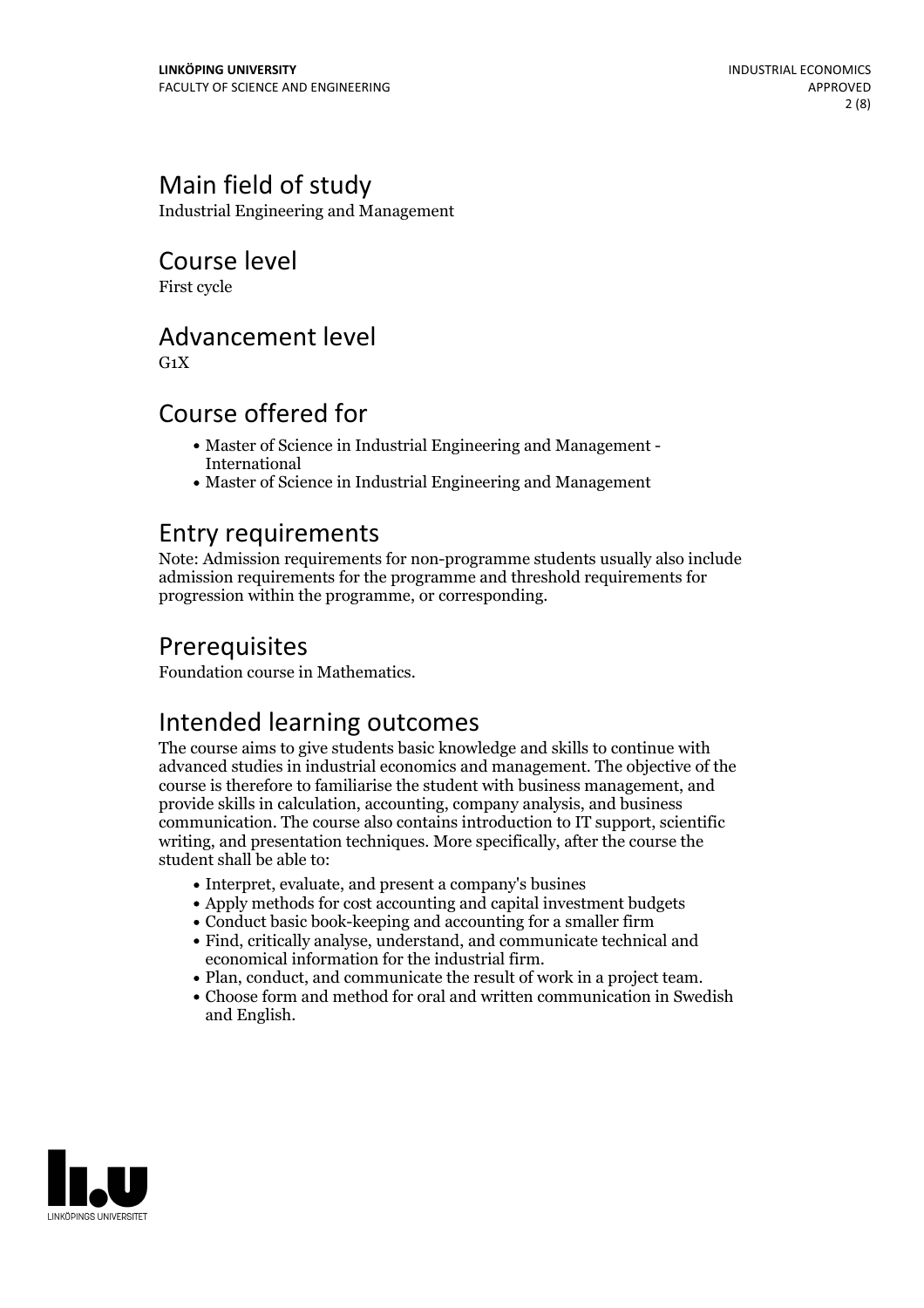# Course content

The course gives a general understanding of economics and management, covers internal economical work, book-keeping and accounting and the area of external economic information and gives deeper understanding of financial information. All parts contain laboratory work and other practical work.

# Teaching and working methods

The course is organized with <sup>a</sup> series of lectures, classes, seminars and computer- based laboratory work. Lectures aim at providing <sup>a</sup> basic knowledge and understanding of the subject industrial economics and management. Guest lecturers from industry participate. Classes give students practical training in understanding and problem-solving. At the computer-based laboratory work the acquired skills are applied to more complex problems. During the course an integrated project work at a real company is conducted. The result of the project is

The course runs over the entire autumn semester.

# Examination

| TEN <sub>2</sub> | Written examination | 6 credits | U, 3, 4, 5 |
|------------------|---------------------|-----------|------------|
| PRA3             | Project assignment  | 2 credits | U.G        |
| LAB2             | Laboratory work     | 2 credits | U.G        |

# Grades

Four-grade scale, LiU, U, 3, 4, 5

# Other information

*Supplementary courses:* Production economics, Economic analysis and theory, Economic control, Corporate planning

# Department

Institutionen för ekonomisk och industriell utveckling

# Director of Studies or equivalent

Johan Holtström

Examiner Johan Holtström

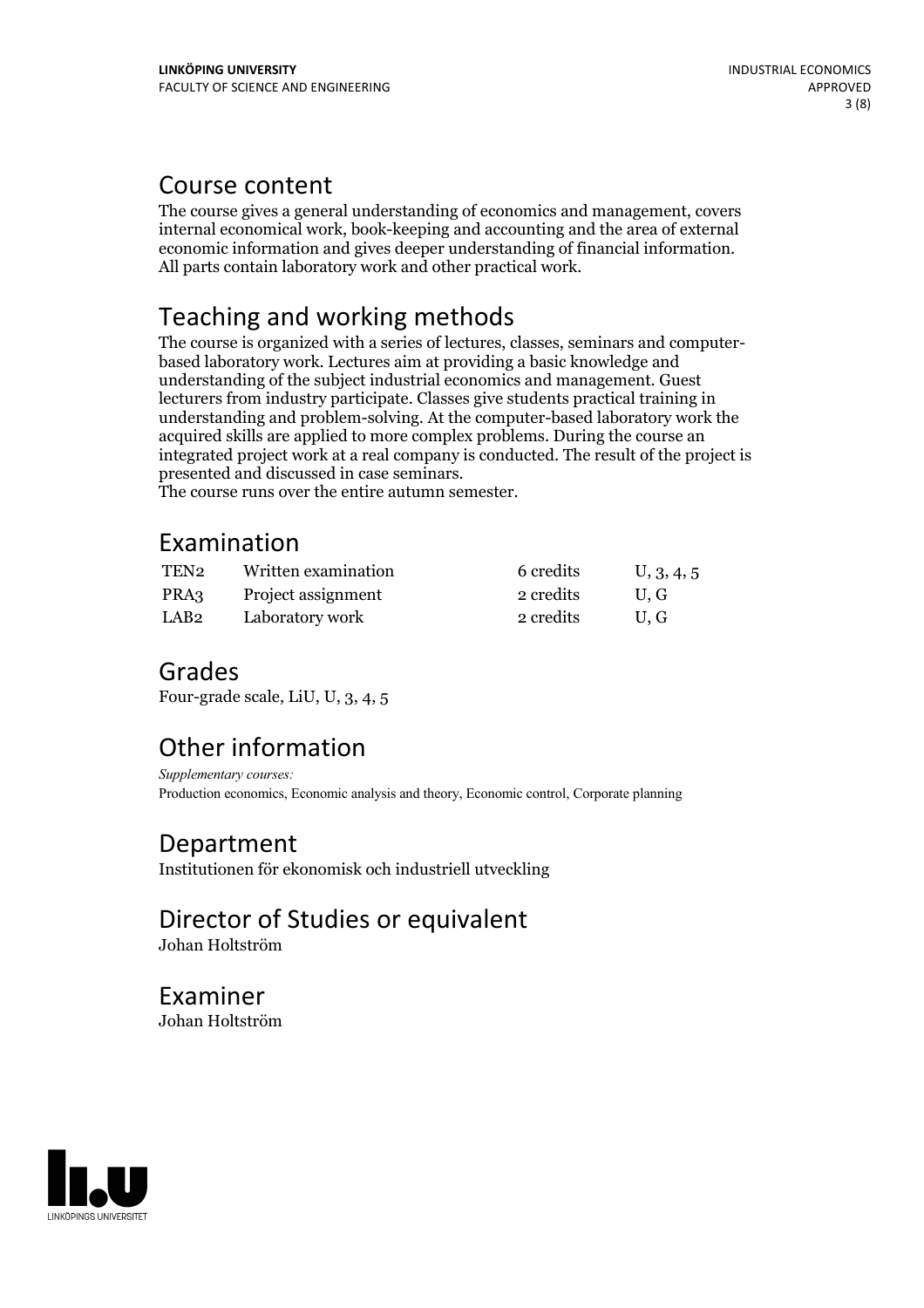# Course website and other links

<http://www.iei.liu.se/indek/utbildning/industriell-ekonomi/teie17?l=sv>

# Education components

Preliminary scheduled hours: 96 h Recommended self-study hours: 171 h

# Course literature

#### **Books**

Holmström, N, *Företagsekonomi – från begrepp till beslut* utgåva 5 eller 6

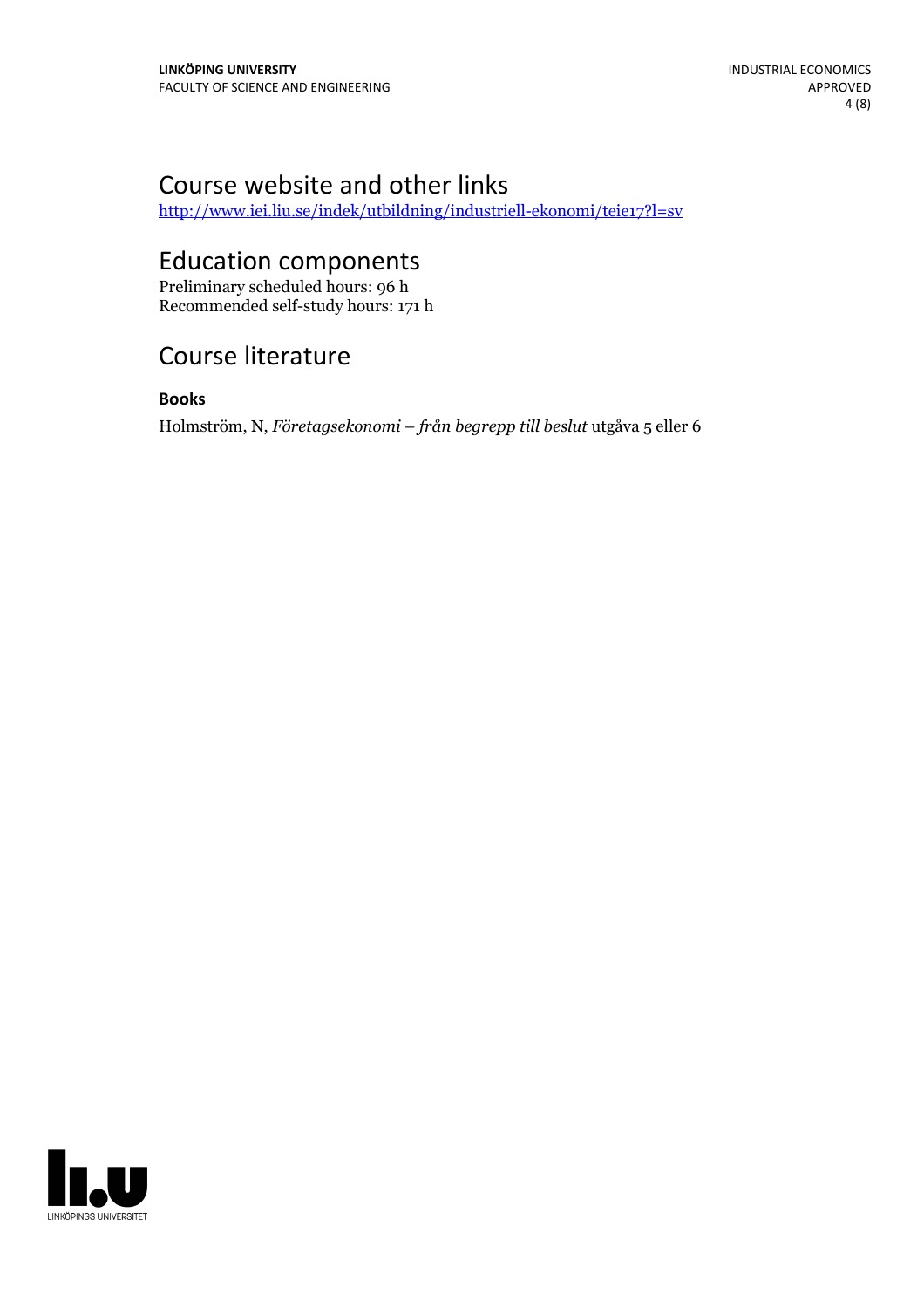# **Common rules**

#### **Course syllabus**

A syllabus has been established for each course. The syllabus specifies the aim and contents of the course, and the prior knowledge that a student must have in order to be able to benefit from the course.

#### **Timetabling**

Courses are timetabled after a decision has been made for this course concerning its assignment to a timetable module. A central timetable is not drawn up for courses with fewer than five participants. Most project courses do not have a central timetable.

#### **Interrupting a course**

The vice-chancellor's decision concerning regulations for registration, deregistration and reporting results (Dnr LiU-2015-01241) states that interruptions in study are to be recorded in Ladok. Thus, all students who do not participate in a course for which they have registered must record the interruption, such that the registration on the course can be removed. Deregistration from <sup>a</sup> course is carried outusing <sup>a</sup> web-based form: www.lith.liu.se/for-studenter/kurskomplettering?l=sv.

#### **Cancelled courses**

Courses with few participants (fewer than 10) may be cancelled or organised in a manner that differs from that stated in the course syllabus. The board of studies is to deliberate and decide whether a course is to be cancelled orchanged from the course syllabus.

#### **Regulations relatingto examinations and examiners**

Details are given in a decision in the university's rule book: http://styrdokument.liu.se/Regelsamling/VisaBeslut/622678.

#### **Forms of examination**

#### **Examination**

Written and oral examinations are held at least three times a year: once immediately after the end of the course, once in August, and once (usually) in one of the re-examination periods. Examinations held at other times are to follow a decision of the board of studies.

Principles for examination scheduling for courses that follow the study periods:

courses given in VT1 are examined for the first time in March, with re-

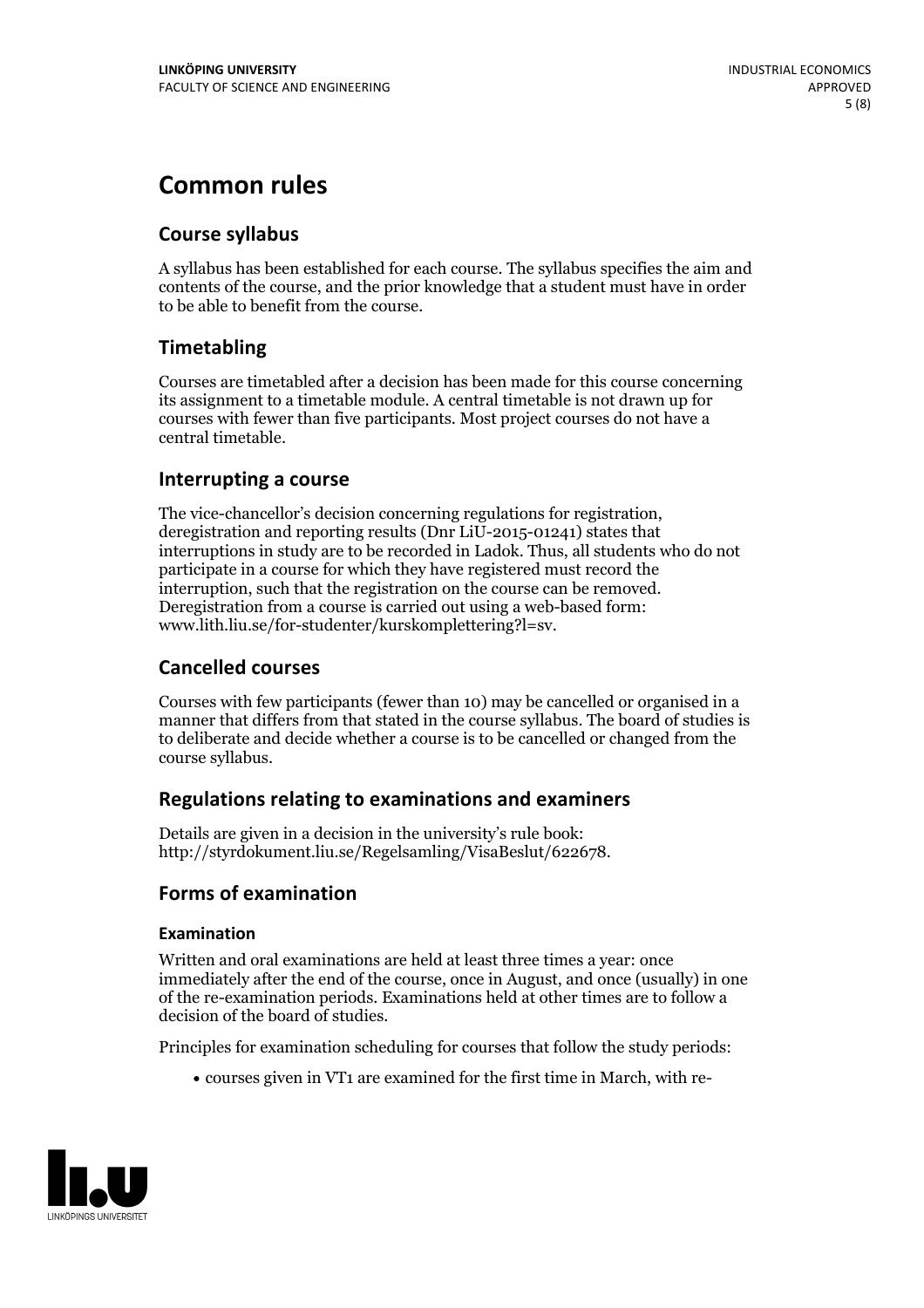examination in June and August

- courses given in VT2 are examined for the first time in May, with re-examination in August and October
- courses given in HT1 are examined for the first time in October, with re-examination in January and August
- courses given in HT2 are examined for the first time in January, with re-examination at Easter and in August.

The examination schedule is based on the structure of timetable modules, but there may be deviations from this, mainly in the case of courses that are studied and examined for several programmes and in lower grades (i.e. 1 and 2).

- Examinations for courses that the board of studies has decided are to be held in alternate years are held only three times during the year in which
- the course is given.<br>• Examinations for courses that are cancelled or rescheduled such that they are not given in one or several years are held three times during the year that immediately follows the course, with examination scheduling that corresponds to the scheduling that was in force before the course was cancelled or rescheduled.<br>• If teaching is no longer given for a course, three examination occurrences
- are held during the immediately subsequent year, while examinations are at the same time held for any replacement course that is given, or alternatively in association with other re-examination opportunities. Furthermore, an examination is held on one further occasion during the next subsequent year, unless the board of studies determines otherwise.<br>• If a course is given during several periods of the year (for programmes, or
- on different occasions for different programmes) the board orboards of studies determine together the scheduling and frequency of re-examination occasions.

#### **Registration for examination**

In order to take an examination, a student must register in advance at the Student Portal during the registration period, which opens 30 days before the date of the examination and closes 10 days before it. Candidates are informed of the location of the examination by email, four days in advance. Students who have not registered for an examination run the risk of being refused admittance to the examination, if space is not available.

Symbols used in the examination registration system:

- \*\* denotes that the examination is being given for the penultimate time.
- \* denotes that the examination is being given for the last time.

#### **Code of conduct for students during examinations**

Details are given in a decision in the university's rule book: http://styrdokument.liu.se/Regelsamling/VisaBeslut/622682.

#### **Retakes for higher grade**

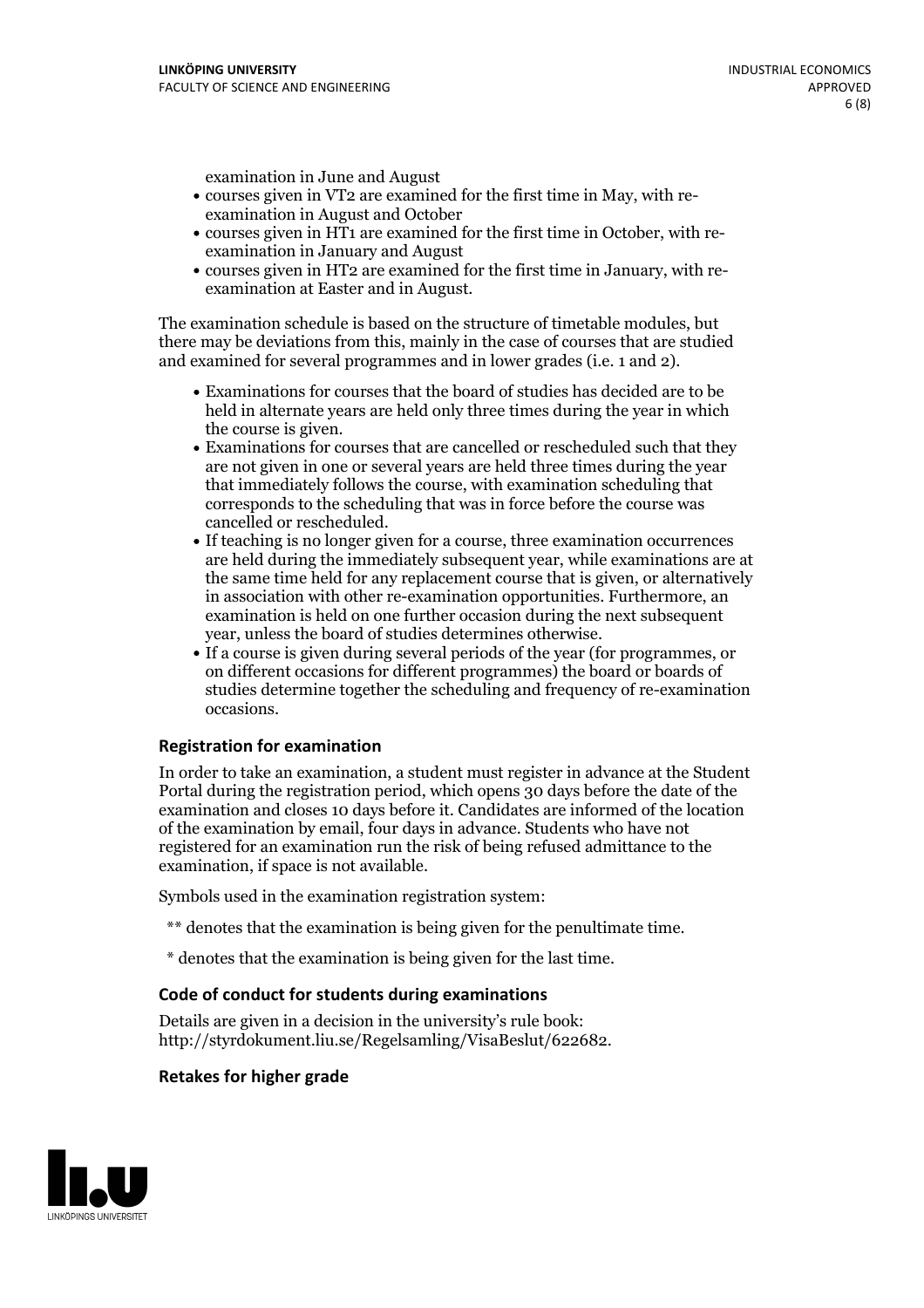Students at the Institute of Technology at LiU have the right to retake written examinations and computer-based examinations in an attempt to achieve a higher grade. This is valid for all examination components with code "TEN" and "DAT". The same right may not be exercised for other examination components, unless otherwise specified in the course syllabus.

#### **Retakes of other forms of examination**

Regulations concerning retakes of other forms of examination than written examinations and computer-based examinations are given in the LiU regulations for examinations and examiners, http://styrdokument.liu.se/Regelsamling/VisaBeslut/622678.

#### **Plagiarism**

For examinations that involve the writing of reports, in cases in which it can be assumed that the student has had access to other sources (such as during project work, writing essays, etc.), the material submitted must be prepared in accordance with principles for acceptable practice when referring to sources (references or quotations for which the source is specified) when the text, images, ideas, data, etc. of other people are used. It is also to be made clear whether the author has reused his or her own text, images, ideas, data, etc. from previous examinations.

A failure to specify such sources may be regarded as attempted deception during examination.

#### **Attempts to cheat**

In the event of <sup>a</sup> suspected attempt by <sup>a</sup> student to cheat during an examination, or when study performance is to be assessed as specified in Chapter <sup>10</sup> of the Higher Education Ordinance, the examiner is to report this to the disciplinary board of the university. Possible consequences for the student are suspension from study and a formal warning. More information is available at https://www.student.liu.se/studenttjanster/lagar-regler-rattigheter?l=sv.

#### **Grades**

The grades that are preferably to be used are Fail (U), Pass (3), Pass not without distinction  $(4)$  and Pass with distinction  $(5)$ . Courses under the auspices of the faculty board of the Faculty of Science and Engineering (Institute of Technology) are to be given special attention in this regard.

- 1. Grades U, 3, 4, 5 are to be awarded for courses that have written
- examinations. 2. Grades Fail (U) and Pass (G) may be awarded for courses with <sup>a</sup> large degree of practical components such as laboratory work, project work and group work.

#### **Examination components**

- 
- 1. Grades U, 3, 4, <sup>5</sup> are to be awarded for written examinations (TEN). 2. Grades Fail (U) and Pass (G) are to be used for undergraduate projects and other independent work.